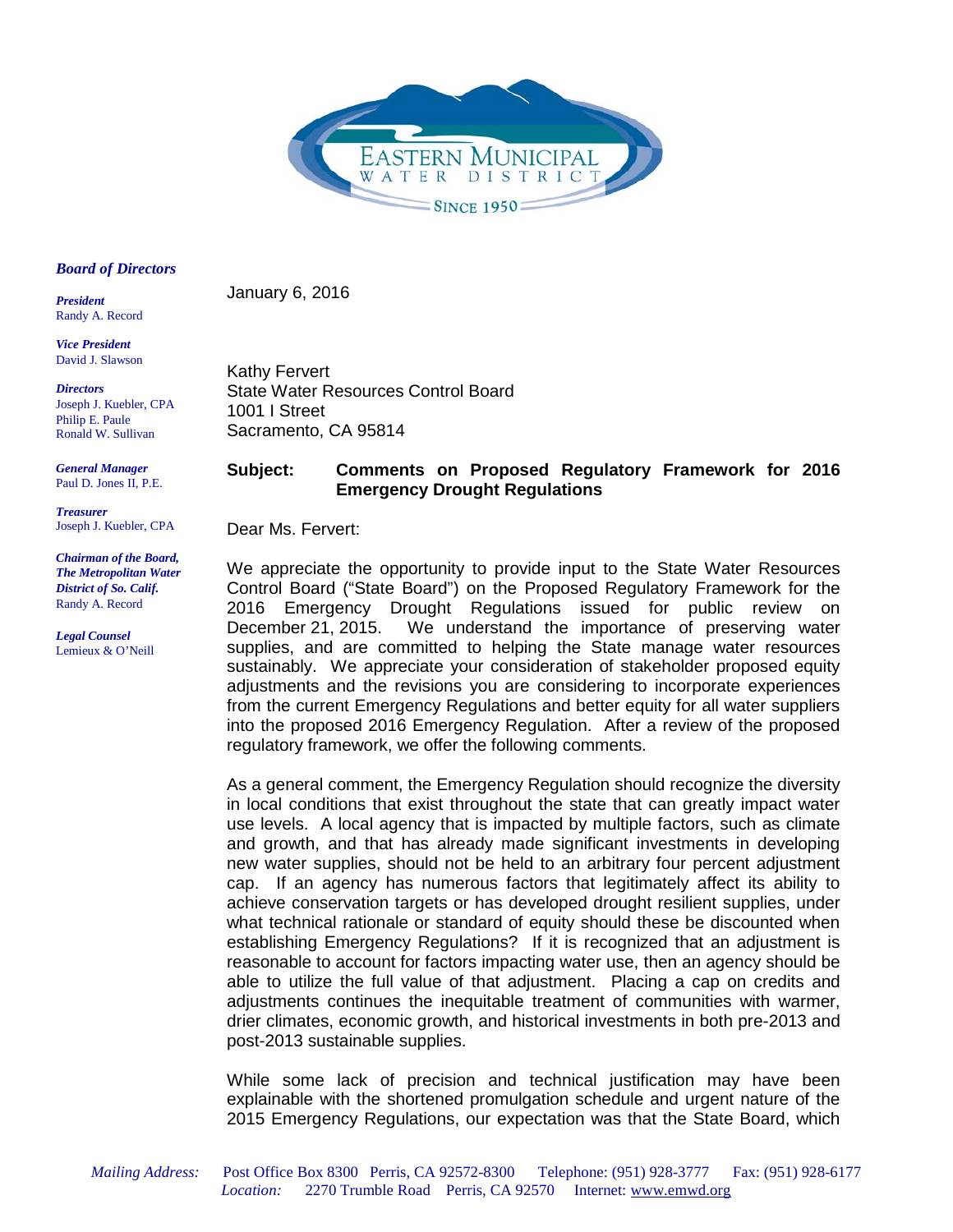develops and administers some of the most complex and sophisticated regulations in the world, would have endeavored over the last nine months to develop much more technically rigorous Emergency Regulations for 2016. In our view the proposed 2016 Emergency Regulations regrettably fall short of that goal.

In this regard, the following comment sections address some specific concerns with the specific credits and adjustments currently being proposed by the State Board staff for the 2016 Emergency Regulations.

#### Climate Adjustment:

The proposed climate adjustment is oversimplified and results in an inaccurate reflection of the magnitude of the impact of climate on water use across the state. A warm, dry climate greatly increases the need for watering even the most water efficient landscaping. The same drought tolerant landscaping irrigated with identical water efficient systems will use more water in hot inland areas than in cooler coastal areas. As participants in the State Board's Workgroup, EMWD along with other agencies have provided numerous calculations demonstrating the adjustment necessary to treat these areas equitably.

Limiting the adjustment for climate does not justly recognize the influence of climate on outdoor water use. This is especially true for the summer months that have been used to set the Conservation Standards. Using an "average" of statewide ET (which includes unpopulated desert areas that have little population or applied water) for setting urban water conservation standards is simply not appropriate. We recommend that the population-weighted statewide average ET be used as baseline to compare against an agency's ET. This will more equitably reflect the climate deviation across the populated the urbanized areas of the state where the conservation regulations are actually being applied. This methodology was reflected in one of the Workgroup recommendations presented to State Board.

#### Growth Adjustment:

The proposed method of calculating a growth adjustment is unnecessarily complex and does not properly recognize or adjust for the impacts of growth on an agency's ability to meet its Conservation Standard. Both the calculation proposed to estimate new demand and the adjustment method in the proposed regulatory framework should be amended to accurately account for the significant impact of growth that some agencies are experiencing now and will continue to experience in the future. This is discussed below:

## New Residential Demand Calculation

The calculation proposed for estimating new residential demand is unnecessarily complex and arbitrarily discounts the actual water demand new development has added since 2013. Concerns with this calculation include the following:

- Using the number of connections to estimate population growth. This does not accurately reflect the number of multi-family homes added because many multi-family facilities have single meters.
- Using a default of three persons per household. This is an over simplification that does not accurately reflect the variation in household size across the state.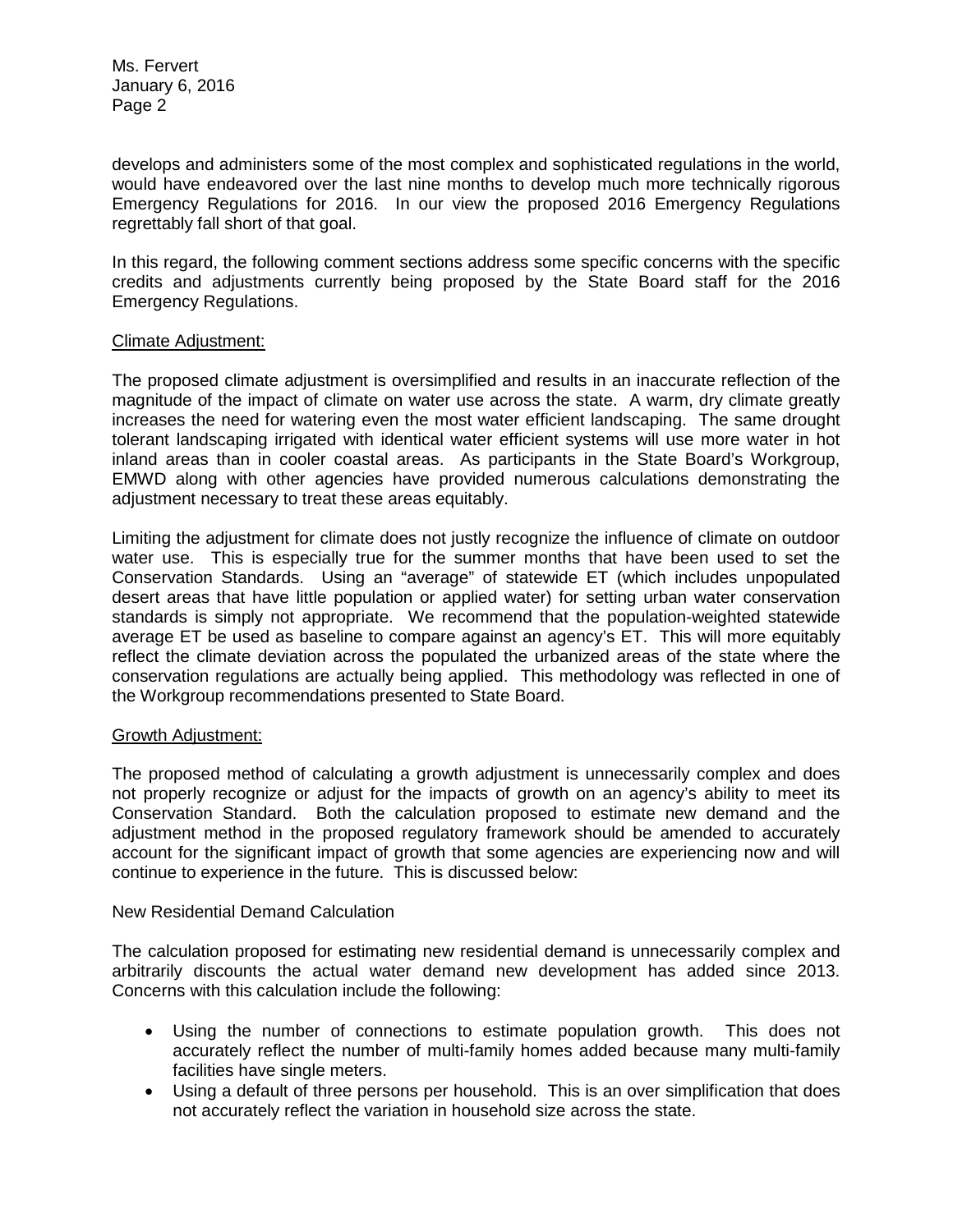- Requiring landscape area for new homes. Many agencies do not have landscape area information readily available for residential homes. The proposed method will require an estimate of irrigated area for many agencies, limiting the accuracy of the data.
- Using the current state standard irrigation application rate of 55 percent of local ET does not correctly reflect the landscape standards or ordinances, which provided a more generous allowance, that were in place when the growth actually occurred.

To improve the accuracy of the equation:

- Dwelling units should be used in-lieu of number of connections to calculate indoor water use.
- Actual census data should then be used to calculate persons per household rather than a statewide average.
- A factor of 70 percent of local ET should be applied. This represents the landscape requirements that were actually in place from 2013 through most of 2015.

Even with these changes, we believe this proposed method of estimating residential demand is still overly complicated and does not improve the accuracy of the growth adjustment. Alternatively, it is recommended that the State Board adopt a simpler method of estimating residential demand using an average water use per connection method as proposed for commercial, industrial, and institutional customers. This methodology was reflected in one of the Workgroup recommendations previously presented to State Board.

# Growth Adjustment Calculation

In addition to revising and simplifying the proposed method for estimating demand, as noted above, the proposed method of applying the growth adjustment should also be modified to equitably account for the impact such growth-related demand has on agencies trying to meet Conservation Standards.

Currently, any growth in demand since 2013 from economic development must be offset by existing customers reducing demand in excess of the Conservation Standard assigned to that agency. To address this, the calculation methodology contained in the proposed framework multiplies the amount of calculated new demand from growth by an agency's original Conservation Standard to derive the adjustment to the new Conservation Standard. This appears to be an arbitrary mathematical manipulation to discount the actual effect of growth and the associated adjustment.

In the hypothetical agency example provided in the proposed framework, the agency grew by six percent but only received a two percent adjustment. As a result, the agency will have to reduce current demand by an additional four percent to account for growth, thereby penalizing the agency that experienced economic growth by essentially increasing its Conservation Standard. Arbitrarily "discounting" the adjustment given for growth with no rationale or technical justification seems improper in a regulatory context.

We recommend using a methodology that accurately and fully adjusts for the impact of growth. This would include applying the growth adjustment by subtracting the percent of new demand from the conservation requirement. This will fairly account for growth and prevent the penalization of areas with growing economic development. This is very similar to one of the Workgroup recommendations previously presented to State Board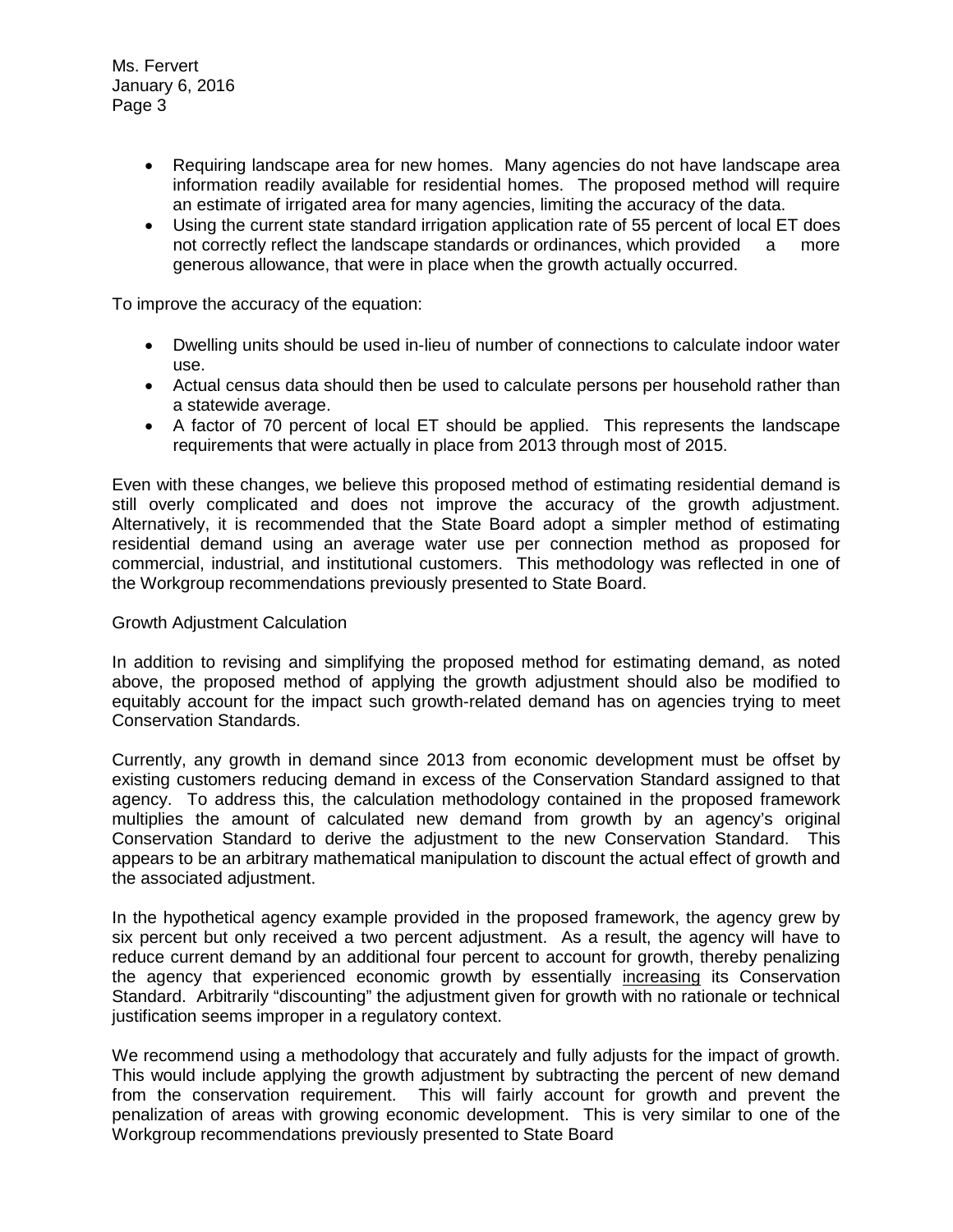## Drought Resilient Sources of Supply Credit:

The draft framework proposes a credit for drought resilient supplies that is narrow in scope and limited in benefit. Only two sources of supply are considered to be 'drought resilient' and, once again, an arbitrary adjustment cap is applied.

#### Eligible Supplies

The only sources that the State Board staff have deemed to be eligible for the proposed supply credit in the proposed framework are indirect potable reuse of coastal water and desalinated seawater. This unfairly recognizes only 'drought resilient' supplies that have been developed by agencies along the coast. The draft framework does not include other drought resilient supplies such as the desalination of brackish groundwater, other impaired treated groundwater or indirect potable reuse in inland areas.

Much like seawater, brackish or chemically impaired groundwater cannot be used for potable purposes without significant and costly treatment. Recovering currently unused non-potable groundwater to meet potable demands provides a reliable source of water and helps protect potable groundwater basins from rising levels of brackish, saline water or other contamination that can impact adjacent potable groundwater supplies. Brackish groundwater supplies or impaired groundwater that is currently being desalted and treated is found in groundwater basins or sub-basins that have been documented to have substantial sustainable supplies. As such, desalinated or treated groundwater as previously described is clearly is a drought resilient supply. Exclusion of a credit for such supplies in the proposed Emergency Regulations would appear to demonstrate a misunderstanding by the State Board of drought resilient water resources, and in our view results in an arbitrary and improperly constructed regulation.

Similarly, the proposal to limit credits for indirect potable reuse projects to coastal areas is not well justified in the proposed framework and presumes discharged wastewater in inland areas is universally used for potable purposes downstream. This over-simplification fails to recognize that indirect potable reuse in inland areas provides drought-proof, sustainable potable supply augmentation using wastewater that is discharged and in many cases is not used to meet urban water demands. As such, the proposed Emergency Regulations must include drought resilient supply credits for all indirect potable reuse projects.

## Eligibility Window

The proposed credit also only applies to drought resilient supplies developed since 2013. This does not recognize the long-term approach to planning agencies have taken since previous droughts, like the one experienced in the early 1990's. New supply sources often require many years, even a decade or more, to develop. Applying a two-year eligibility window penalizes those agencies who were pioneers in developing sustainable water supplies, implementing forward-thinking conservation programs, and planning for the next drought far in advance.

We recommend removing the eligibility window and recognizing all resilient water supplies currently in use. This captures the historical investments agencies have already made and recognizes that these investments, which were in place before 2013, have actually served to mitigate the severity of the current drought in many areas.